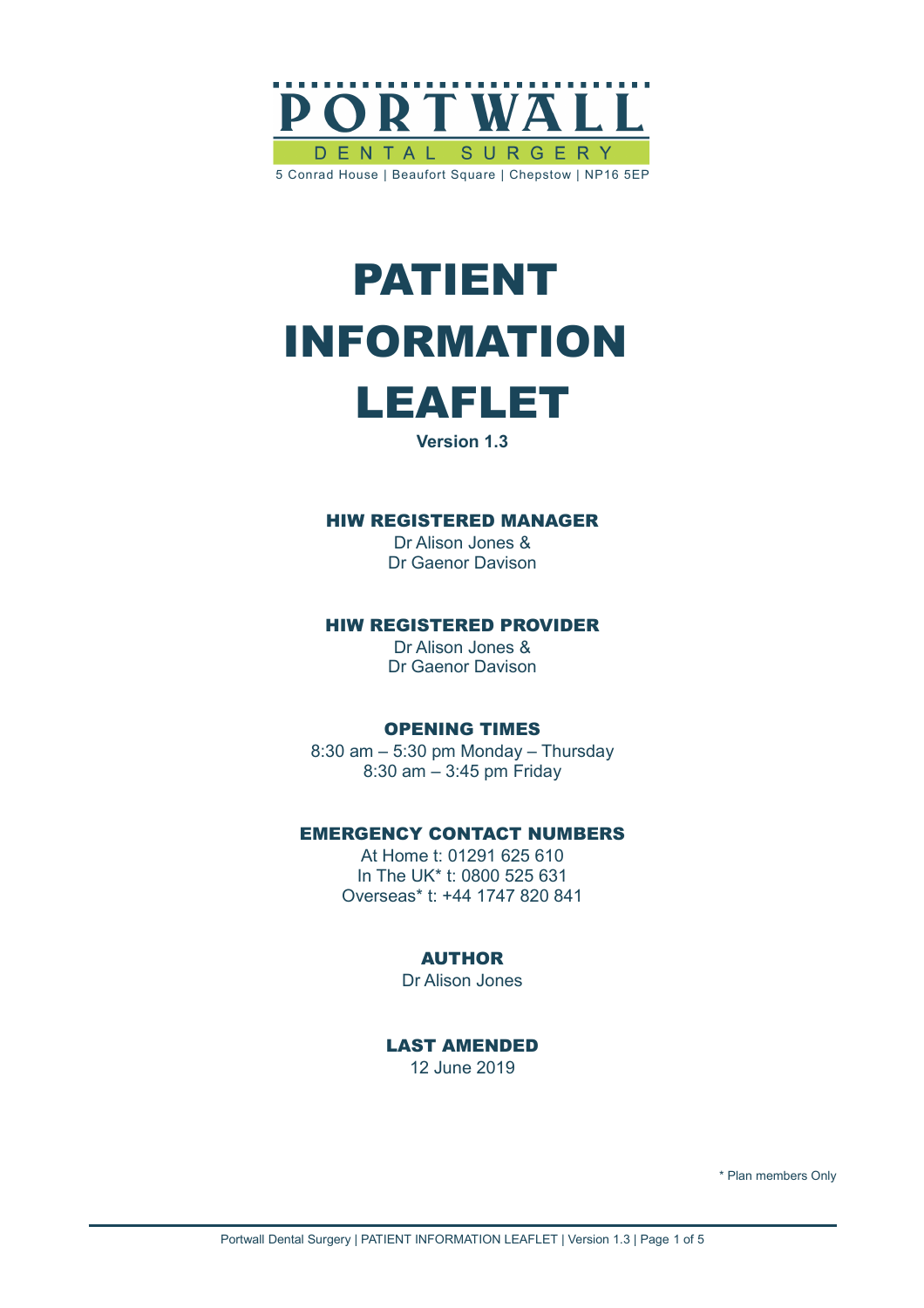#### OUR AIM

Our friendly, experienced and dedicated team of dental professionals take great pride in its personal service, outstanding facilities and unhurried modern approach to dentistry, and would like to extend a warm welcome to ALL new and existing patients.

We endeavour to build trust and long lasting relationships with patients and their families by providing exceptional dental care and service, using the the highest quality materials and equipment in a relaxed friendly environment at prices that rank amongst the most competitive in Monmouthshire.

# OUR TEAM

All team members aim for the highest level of professionalism and adhere to the strict professional guidelines set and monitored by the General Dental Council (GDC) as set out in their publication "Standards for Dental Professionals".

All team members are actively encouraged to keep up to date with new techniques and guidelines and regularly attend in-house and external training courses.

#### DENTAL SURGEONS

| <b>Dr Alison Jones</b><br>BDS (Hons)<br>GDC No. 70647                          | Alison graduated from Cardiff School of Dentistry in 1995 after winning<br>numerous awards and prizes including the most outstanding student.<br>With over 20 years clinical experience of general dentistry in Chepstow<br>she has developed an enviable reputation throughout the locality.                                                                                                                                                                                                                                                                                                                          |
|--------------------------------------------------------------------------------|------------------------------------------------------------------------------------------------------------------------------------------------------------------------------------------------------------------------------------------------------------------------------------------------------------------------------------------------------------------------------------------------------------------------------------------------------------------------------------------------------------------------------------------------------------------------------------------------------------------------|
| <b>Dr Gaenor Davison</b><br>BCh D, BSc, FDS, RCS<br>GDC No. 63741              | Gaenor has over 30 years clinical experience of general and hospital<br>dentistry. She is a Fellow of the Royal College of Surgeons of<br>Edinburgh and has a special interest in Oral Surgery, Restorative and<br>Cosmetic work and Dental Implants. She actively attends postgraduate<br>training courses to keep up to date with new techniques and<br>quidelines, and is a member of the Association of Dental Implantology.                                                                                                                                                                                       |
| <b>Dr Laurence Folland</b><br>BDS (Hons), MFDS RCPS, DipDSed<br>GDC No. 194488 | Laurence graduated from Cardiff Dental School in 2010 after which he<br>undertook a further 2 years of postgraduate hospital training. This<br>included a year working in an Oral and Maxillofacial unit, gaining<br>experience in all areas of facial surgery and undertaking difficult dental<br>extractions. The other year was spent in Paediatrics and Adult<br>Restorative Dentistry. Following this, Laurence has been working in<br>general dental practice. In 2013 he passed his exams to become a<br>Member of the Faculty of Dental Surgery at the Royal College of<br>Physicians and Surgeons of Glasgow. |

# DENTAL HYGIENISTS / THERAPISTS

| <b>Alison Jennings EDH</b><br>GDC No. 70647 | Alison qualified as a Dental Hygienist from Cardiff Dental School in<br>2002. She has over 16 years experience working alongside Alison and<br>Gaenor. |
|---------------------------------------------|--------------------------------------------------------------------------------------------------------------------------------------------------------|
| <b>Kirsty Payton BSc</b>                    | Kirsty qualified as a Dental Hygienist / Therapist from the University of                                                                              |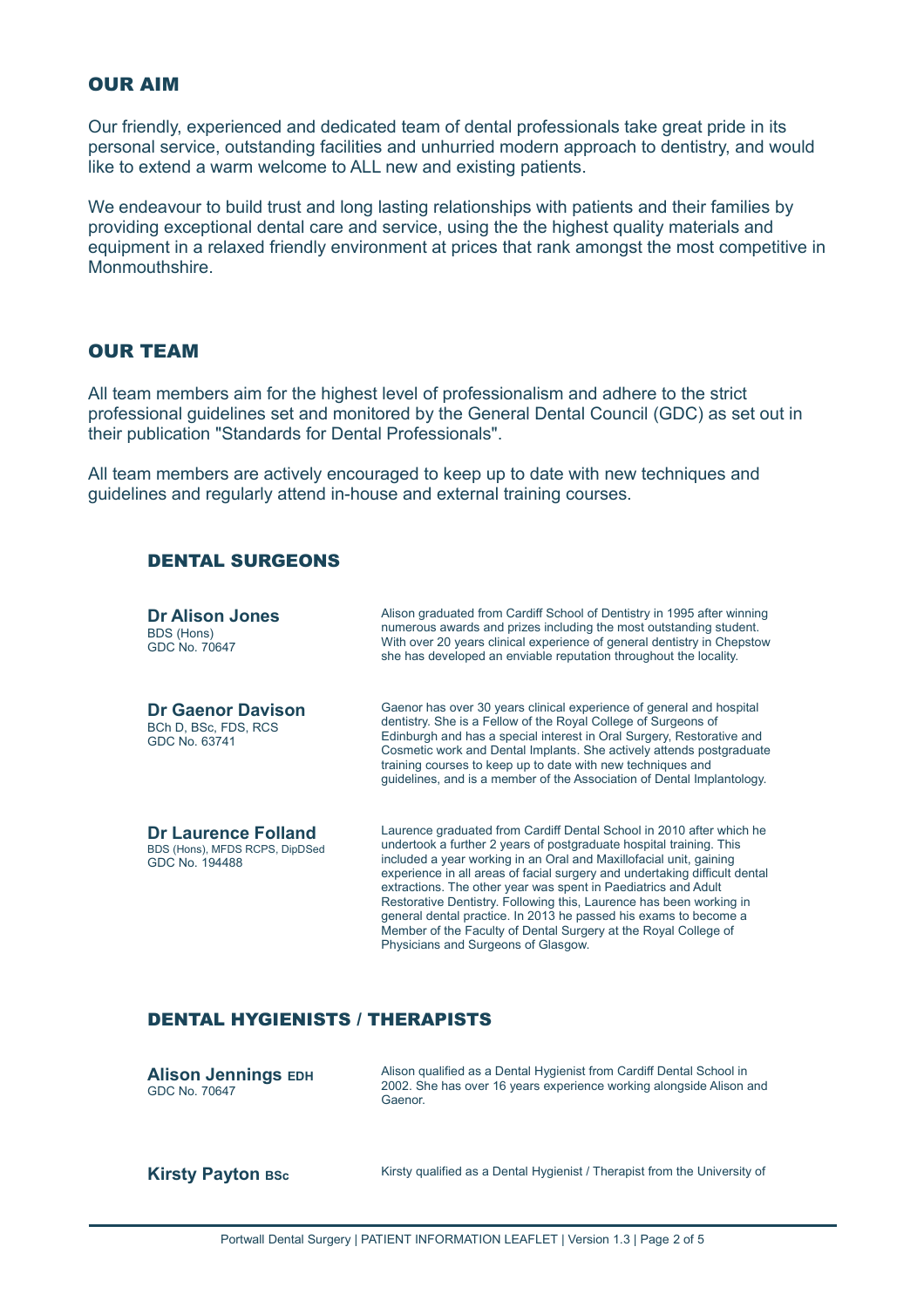| GDC No. 149979                              | Manchester in 2008. She has worked in a variety of dental practices<br>across South Wales gaining valuable experience as both a Dental<br><b>Hygienist and Dental Therapist.</b>                                                                    |
|---------------------------------------------|-----------------------------------------------------------------------------------------------------------------------------------------------------------------------------------------------------------------------------------------------------|
| <b>DENTAL NURSES</b>                        |                                                                                                                                                                                                                                                     |
| <b>Deborah Friendship</b><br>GDC No. 137257 | Deborah started her career as a dental nurse in Chepstow in 1990 and<br>completed the National Certificate for Dental Nurses in 1996. She has<br>worked with Alison and Gaenor for over a decade and is an integral<br>member of the team           |
| <b>Helen Candow</b><br>GDC No. 200959       | Helen started her career as a dental nurse in Chepstow in 2007 and<br>completed the National Certificate for Dental Nurses in 2010. She has<br>worked closely with Alison and Gaenor for the last 12 years providing<br>vital support to them both. |
| <b>Sharon Robbins</b><br>GDC No. 137254     | Sharon started her career as a dental nurse in Chepstow and has over<br>30 years experience many years of which have been alongside Alison<br>and Gaenor.                                                                                           |
| <b>Aneta Duffy</b><br>GDC No. 269136        | Aneta started her nursing career in 2013. She qualified as a registered<br>dental nurse in 2017 upon which she joined Portwall Dental Surgery.<br>Aneta very quickly proved be a popular and valuable member of the<br>team.                        |

# SERVICES AND TREATMENTS

Portwall Dental Surgery offer a wide range of routine, restorative, orthodontic and cosmetic dental treatments and services at our modern dental practice in Chepstow with fees that are affordable and rank amongst the most competitive in Monmouthshire.

# TREATMENT POLICY

We treat plan members and their children or private patients who prefer to fund their dental care on a pay as you go basis. Further details of our care plan and fees are available from reception.

Our practice treats ALL patients, irrespective of their ethnic origin, religious or cultural beliefs, sexual orientation or age, with respect and patience at all times.

# CANCELLATIONS

We ask for a minimum of 24 hours notice for cancelled appointments. This allows the appointment to be offered to others and reduces wasted surgery time. Missed appointments or failure to give adequate notice may result in fees being incurred and treatment suspended. The current charge rate is £2.40 per minute.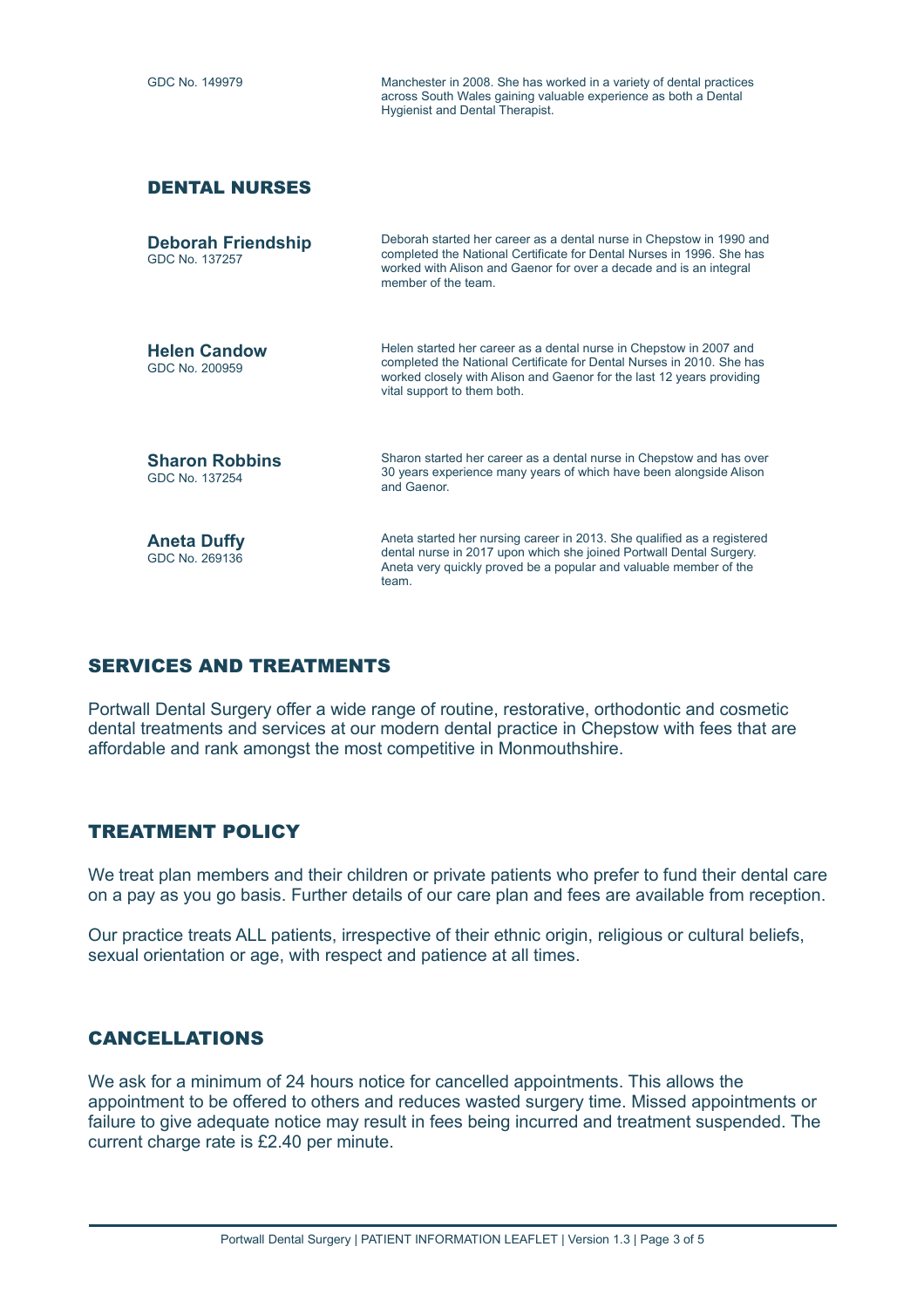# DENTAL EMERGENCY

We allocate time each day to treat dental emergencies so please call the practice as early as possible on 01291 625610 and we will do all we can to see you on the same day and will do our utmost to attend to your need to keep you comfortable and pain free.

Our emergency service is open to registered and non-registered patients and is free to plan members. A telephone advice line is operated out of surgery hours Monday – Friday until 8:00 pm and 10:00 am – 4:00 pm on weekends and bank holidays.

# VIOLENT / ABUSIVE BEHAVIOR

We operate a ZERO TOLERANCE POLICY towards rude, abusive and / or aggressive behaviour to our staff and reserve the right to refuse to treat anyone who behaves in this way. If necessary incidents shall be recorded and reported to the appropriate authority.

# LOCATION & ACCESSIBILITY

Located in the centre of Chepstow our dental practice is easy to find and with free parking on site and ground floor surgeries and facilities is accessible to all.

#### COMMENTS & SUGGESTIONS

Patient feedback (good or bad) is very important to us and helps us maintain a consistently high quality service. Please feel free to complete the patient feedback form which can be found dotted around the practice.

# PATIENT RIGHTS & CONFIDENTIALITY

Our practice strictly adheres to the standards for patient confidentiality as set out by the governing body for dentistry the General Dental Council (GDC). Patients do of course have access to their own records which are available upon written request. Following such a request patients will be required to confirm their identity.

#### COMPLAINTS

Everyone at our practice is committed to providing you with the very best service and dental healthcare. Our dental team bring a wealth of experience to the practice and have individually obtained high standards of professional qualification. However, should you feel that you would like to speak to someone regarding the services provided in the first instance please do not hesitate to get in touch with your dentist who will be happy to discuss the details with you. If you feel the response is not satisfactory please ask reception for details of our formal complaint procedure.